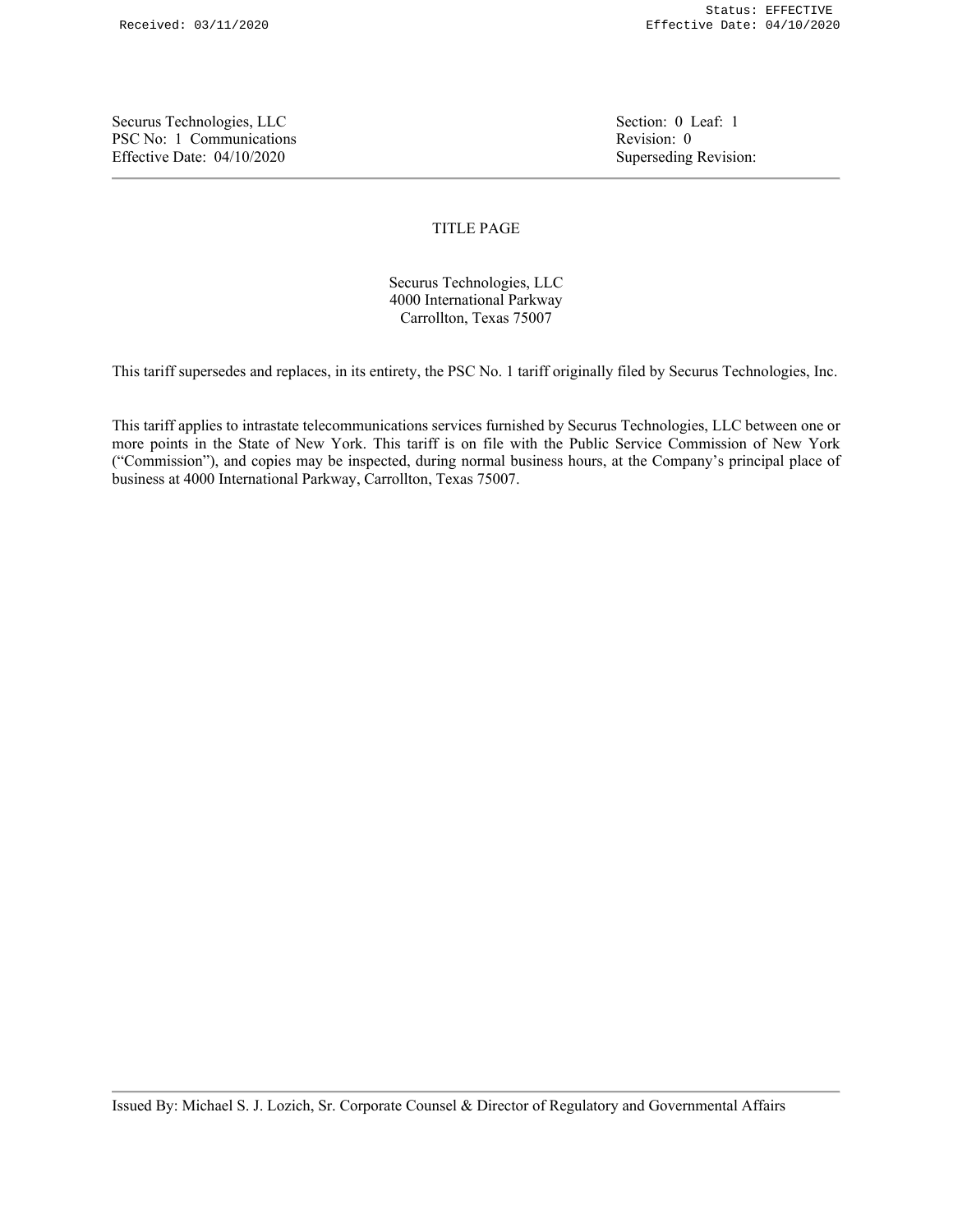Securus Technologies, LLC Section: 0 Leaf: 2 PSC No: 1 Communications **Revision: 0** Revision: 0 Effective Date: 04/10/2020 Superseding Revision:

# COMPLAINT CONTACTS

# Contacting the Company with a Complaint

In the case of a dispute between the Customer and the Company, please contact the Company by phone, online, or mail.

- Online: The following link will send an email to Customer Service http://securus.custhelp.com/app/ask/
- By Phone:

Customer Service 1-800-844-6591

• By Mail:

Securus Technologies, LLC Attn: Inquiry Department Post Office Box 1109 Addison, Texas 75001

## Contacting the New York State Department of Public Service with a Complaint

In the case of a dispute between the Customer and the Company which cannot be resolved with mutual satisfaction, the Customer may file a complaint by contacting the New York DPS by phone, online or by mail.

- Online: http://www.dps.ny.gov/complaints or,
- By Phone:

Helpline (for complaints/inquiries): 1-800-342-3377 for Continental United States (M-F 8:30 am – 4:00pm); or 1-800-662-1220 for Hearing/Speech Impaired: TDD or, 518-472-8502 for fax

• By Mail:

NYS Department of Public Service Office of Consumer Services, 4th Floor 3 Empire State Plaza Albany, NY 12223-1350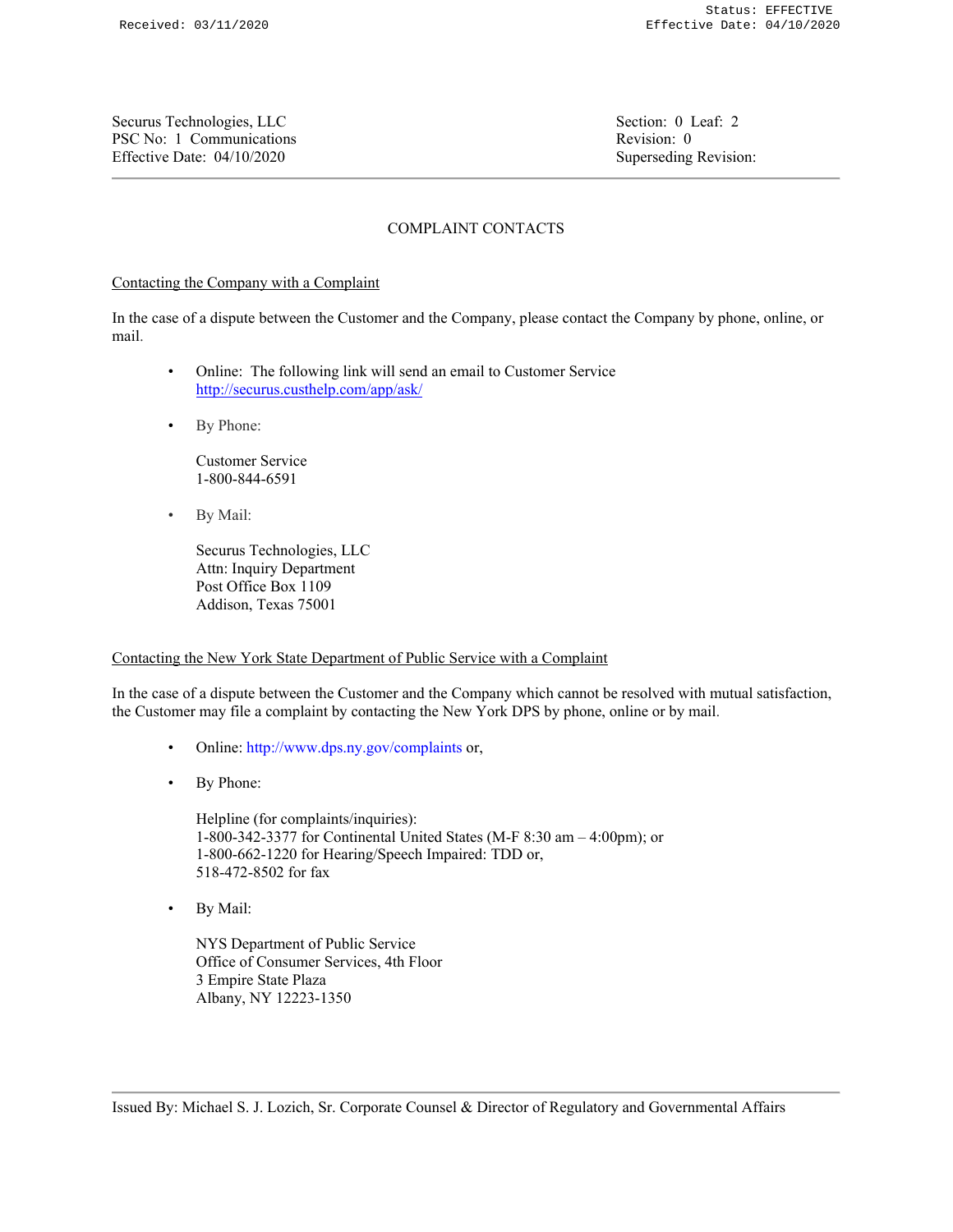Securus Technologies, LLC<br>
PSC No: 1 Communications<br>
Revision: 1 PSC No: 1 Communications<br>
Effective Date: 03/29/2021<br>
Superseding Revision: 0 Effective Date: 03/29/2021

### TABLE OF CONTENTS

| <b>TITLE PAGE</b>                                                                                                                                                                                                                                                                     | Section 0 Leaf 1                                                                                                                                                                                     |  |  |
|---------------------------------------------------------------------------------------------------------------------------------------------------------------------------------------------------------------------------------------------------------------------------------------|------------------------------------------------------------------------------------------------------------------------------------------------------------------------------------------------------|--|--|
| <b>COMPLAINT CONTACTS</b>                                                                                                                                                                                                                                                             | Section 0 Leaf 2                                                                                                                                                                                     |  |  |
| <b>TABLE OF CONTENTS</b>                                                                                                                                                                                                                                                              | Section 0 Leaf 3                                                                                                                                                                                     |  |  |
| <b>TARIFF FORMAT</b>                                                                                                                                                                                                                                                                  | Section 0 Leaf 5                                                                                                                                                                                     |  |  |
| <b>EXPLANATION OF SYMBOLS</b>                                                                                                                                                                                                                                                         | Section 0 Leaf 6                                                                                                                                                                                     |  |  |
| <b>1.0 DEFINITIONS</b>                                                                                                                                                                                                                                                                | Section 1 Leaf 1                                                                                                                                                                                     |  |  |
| <b>2.0 APPLICATION OF TARIFF</b>                                                                                                                                                                                                                                                      | Section 2 Leaf 1                                                                                                                                                                                     |  |  |
| <b>3.0 GENERAL REGULATIONS</b><br>3.1 Use of Service<br>3.2 Liability of the Company<br>3.3 Responsibilities of the Billed Party<br>3.4 Cancellation or Interruption of Service<br><b>4.0 RATE DETERMINATIONS</b><br>4.1 Distance Measurements                                        | Section 3 Leaf 1<br>Section 3 Leaf 1<br>Section 3 Leaf 1<br>Section 3 Leaf 2<br>Section 3 Leaf 3<br>Section 4 Leaf 1<br>Section 4 Leaf 1                                                             |  |  |
| 4.2 Call Timing                                                                                                                                                                                                                                                                       | Section 4 Leaf 1                                                                                                                                                                                     |  |  |
| 5.0 PAYMENTS AND CHARGES<br>5.1 Billing Arrangements<br>5.2 Validation of Credit<br>5.3 Contested Charges<br>5.4 Returned Check Charge<br>5.5 Deposits<br>5.6 Taxes<br>5.7 New York State Universal Service Fund<br>5.8 Federal Cost Recovery Charge<br>5.9 Ancillary Service Charges | Section 5 Leaf 1<br>Section 5 Leaf 1<br>Section 5 Leaf 2<br>Section 5 Leaf 2<br>Section 5 Leaf 2<br>Section 5 Leaf 2<br>Section 5 Leaf 2<br>Section 5 Leaf 2<br>Section 5 Leaf 3<br>Section 5 Leaf 3 |  |  |

(N) (N)

Issued By: Michael S. J. Lozich, Sr. Corporate Counsel & Director of Regulatory and Governmental Affairs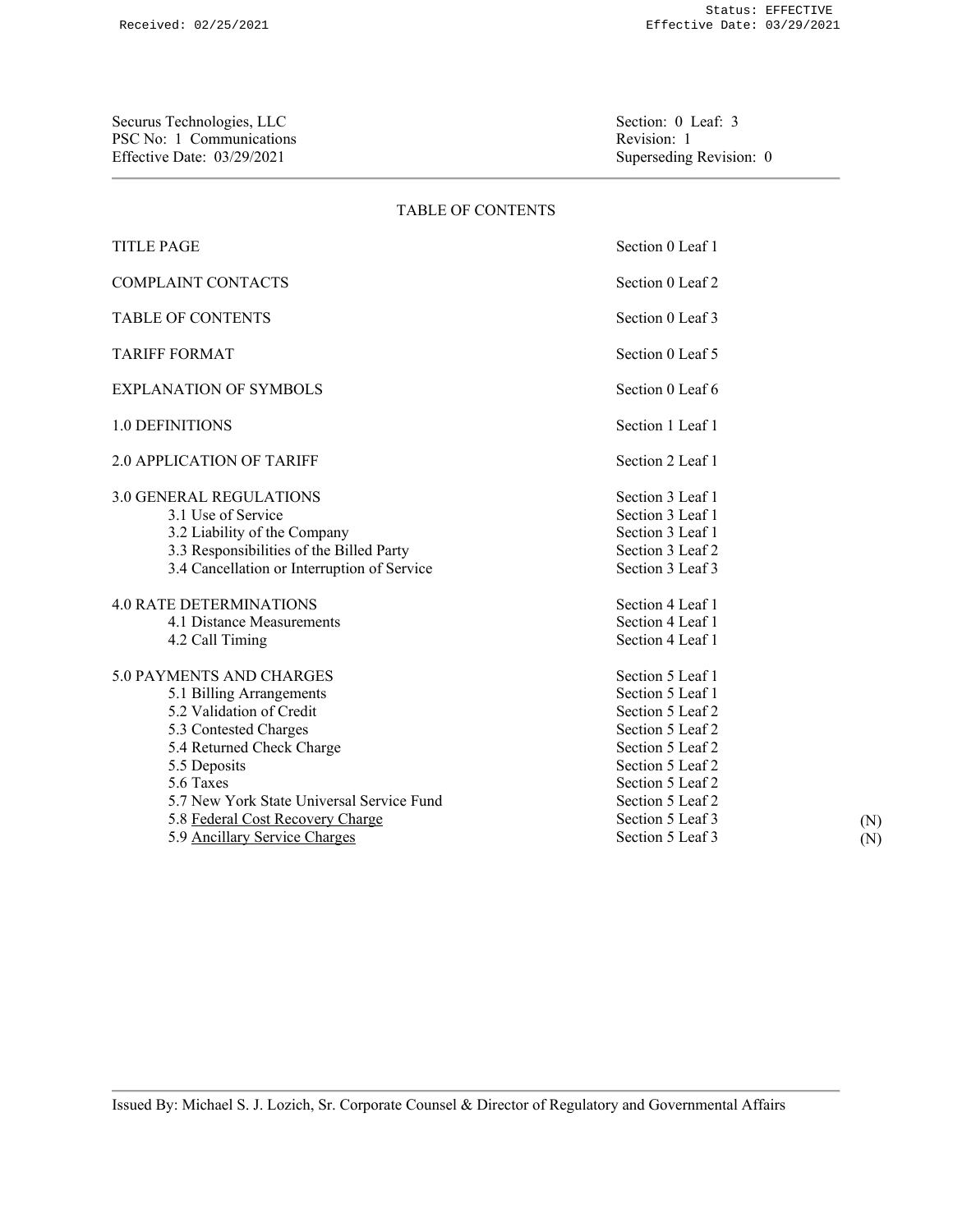| Securus Technologies, LLC<br>PSC No: 1 Communications<br>Effective Date: $04/10/2020$ | Section: 0 Leaf: 4<br>Revision: 0<br>Superseding Revision: |  |
|---------------------------------------------------------------------------------------|------------------------------------------------------------|--|
| 6.0 RATES AND CHARGES                                                                 | Section 6 Leaf 1                                           |  |
| 6.1 Intrastate Rates and Charges                                                      | Section 6 Leaf 1                                           |  |
| 6.2 Prepaid Service Rates                                                             | Section 6 Leaf 1                                           |  |
| 6.3 New York City Dept. of Correction (NYCDOC) Rates and Charges Section 6 Leaf 2     |                                                            |  |
| <b>7.0 PROMOTIONS</b>                                                                 |                                                            |  |
| 7.1 General                                                                           | Section 7 Leaf 1                                           |  |
| 7.2 Demonstration of Service                                                          | Section 7 Leaf 1                                           |  |
| <b>8.0 CONTRACT SERVICES</b>                                                          | Section 8 Leaf 1                                           |  |

| 9.0 PREPAID SERVICE                      | Section 9 Leaf 1 |
|------------------------------------------|------------------|
| 9.1 Prepaid Service Available to Inmates | Section 9 Leaf 1 |
| 9.2 AdvanceConnect                       | Section 9 Leaf 4 |

Issued By: Michael S. J. Lozich, Sr. Corporate Counsel & Director of Regulatory and Governmental Affairs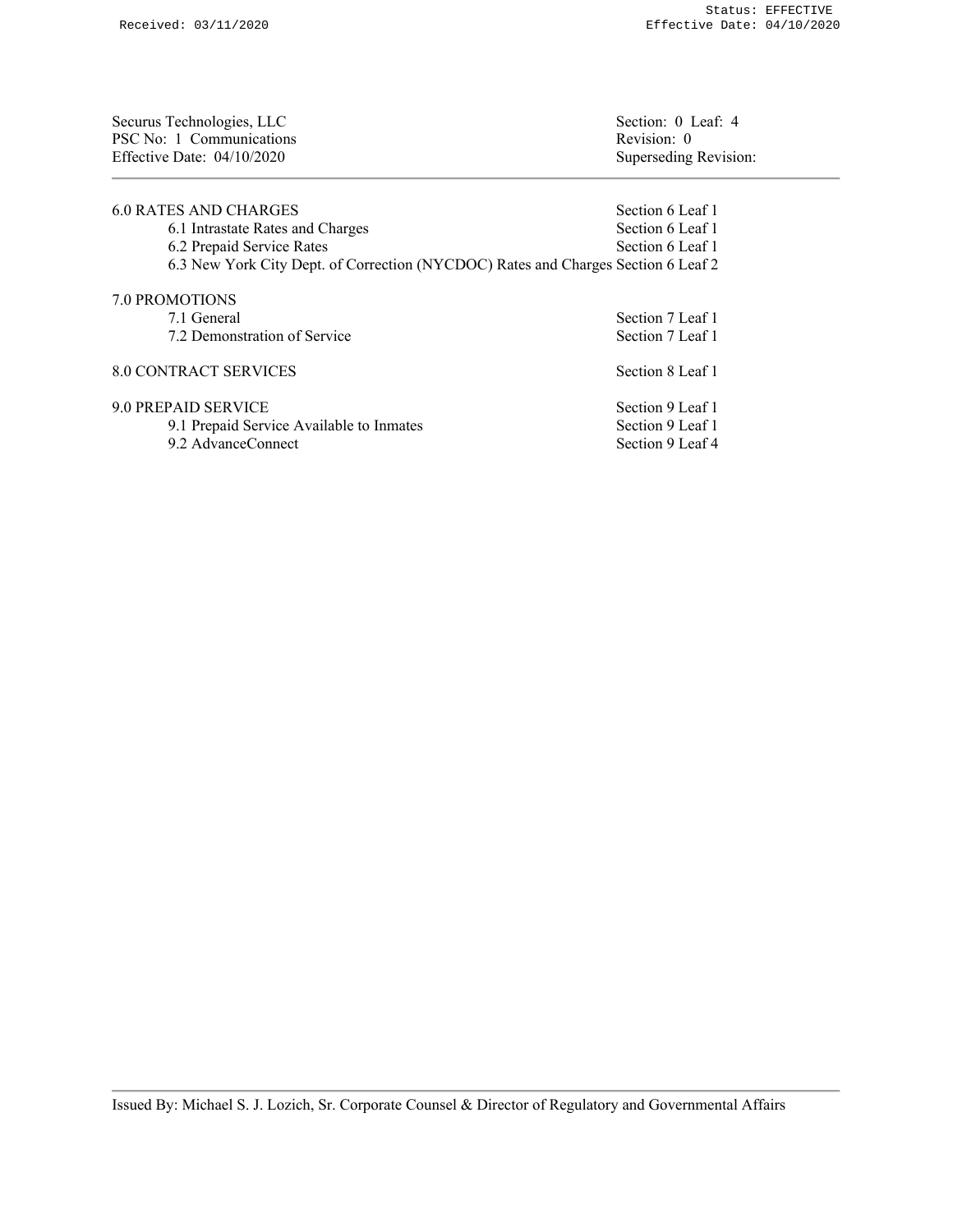Securus Technologies, LLC Securus Technologies, LLC Securus Technologies, LLC PSC No: 1 Communications **Revision: 0** Revision: 0 Effective Date: 04/10/2020 Superseding Revision:

## **TARIFF FORMAT**

**Sheet Numbering:** Sheet numbers appear in the upper right corner of the sheet. Sheets are numbered sequentially. However, new sheets are occasionally added to the tariff. When a new sheet is added between sheets already in effect, a decimal is added. For example, a new sheet added between sheets 11 and 12 would be Sheet 11.1.

**Revision Numbers**: Revision numbers also appear in the upper right corner of each sheet where applicable. These numbers are used to indicate the most current sheet version on file with the Commission. For example, 4<sup>th</sup> Revised Sheet 13 cancels 3<sup>rd</sup> Revised Sheet 13. Consult the Check Sheet for the sheets currently in effect.

**Paragraph Numbering Sequence:** There are nine levels of paragraphing coding. Each level of coding is subservient to its next higher level:

2 2.1 2.1.1 2.1.1.A 2.1.1.A.1 2.1.1.A.1.(a).I 2.1.1.A.1.(a).I.(i) 2.1.1.A.1.(a).I.(i).1

**Check Sheets**: When a tariff filing is made with the Commission an updated Check Sheet is included. The Check Sheet lists the sheets contained in the tariff, with a cross reference to the current Revision Number. When new sheets are added, the Check Sheet is changed to reflect the addition. All revised sheets in a given filing are designated by an asterisk (\*) on the Check Sheet. The tariff user should refer to the latest Check Sheet to find out if a sheet is the most current on file with the Commission.